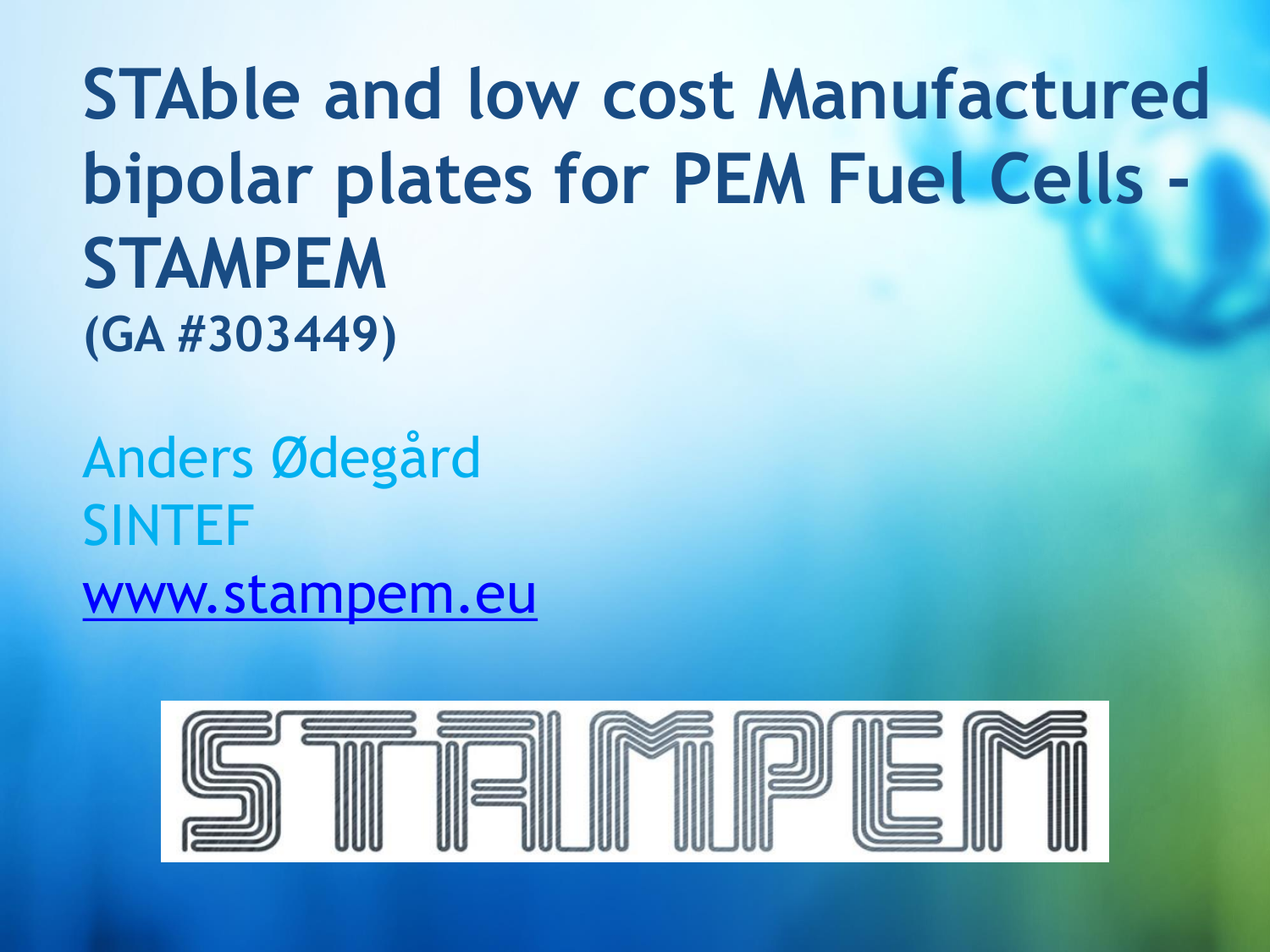# **PROJECT OVERVIEW**

- Call topic: SP1-JTI-FCH.2011.1.7
- Application Area Transportation & Refuelling Infrastructure
- July 1st 2012 to June 30th 2015
- Total Budget  $\epsilon$  5 223 807 FCH JU contribution  $\epsilon$  2 576 505 Research Council of Norway ~€ 400 000 (SINTEF)

elringklinger

- Project objective: "**Develop durable coating materials for PEMFC metal based bipolar plates**"
- Project ended June 30th 2015

 $E$   $\Gamma$  Innovation in Motion  $\left(M\right)$ r.

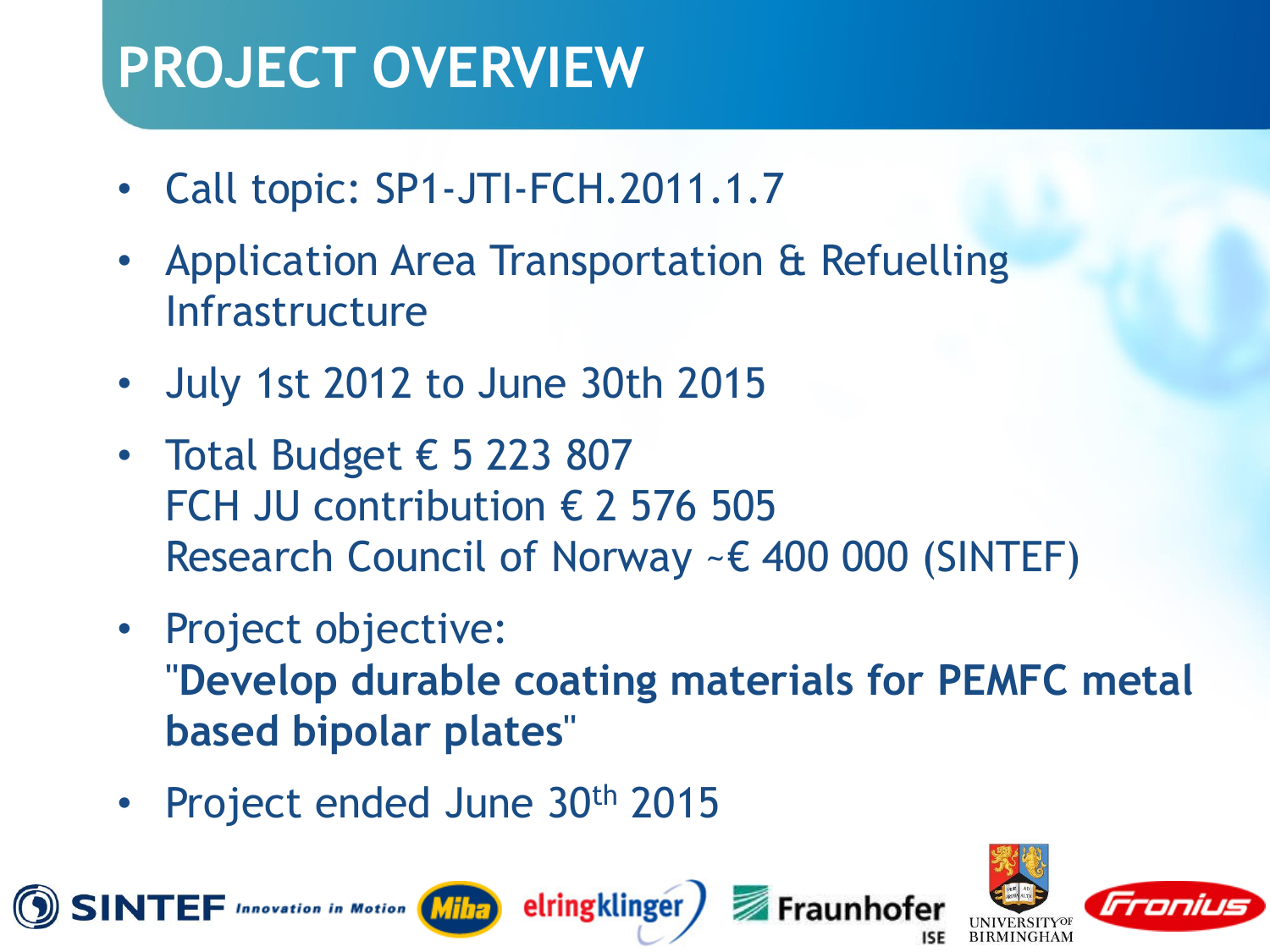# **PROJECT TARGETS AND ACHIEVEMENTS**

| Programme<br>objective/target                                        | Project<br>objective/target                                                 | <b>Project</b><br>achievements<br>to-date                                | <b>Expected final</b><br>achievement                                     |
|----------------------------------------------------------------------|-----------------------------------------------------------------------------|--------------------------------------------------------------------------|--------------------------------------------------------------------------|
| <b>MAIP</b>                                                          |                                                                             |                                                                          |                                                                          |
| <b>Corrosion stability</b><br>> 5,000 h                              | 10 000 hours<br>extrapolated from<br><b>AST</b>                             | > 6000 hours<br>$\Rightarrow$ no sign of<br>corr. problems               | Corrosion<br>currently not an<br>issue                                   |
| Costs (excl. tax)<br>$<$ 2.5 € /kW at<br>500,000 p a                 | $<$ 2.5 € /kW                                                               | $\sim$ 5 $\epsilon$ /kW<br>@ automotive<br>conditions                    | $\sim$ 5 $\epsilon$ /kW<br>@ automotive<br>conditions                    |
| <b>AIP</b>                                                           |                                                                             |                                                                          |                                                                          |
| ICR < 25 m $\Omega$ cm <sup>2</sup><br>at rel. clamping<br>pressures | $<$ 25 mΩ cm <sup>2</sup><br>after 10 000 h<br>extrapolated AST             | $\approx$ 25 m $\Omega$ cm <sup>2</sup><br>after 1000 h<br>and 100 h AST | $\approx$ 25 m $\Omega$ cm <sup>2</sup><br>after 1000 h<br>and 100 h AST |
| Corrosion<br>resistance<br>$< 10 \mu A/cm^2$                         | $<$ 10 $\mu$ A/cm <sup>2</sup> after<br>10 000 h extra-<br>polated from AST | No visible<br>corrosion after in-<br>situ testing                        | No visible<br>corrosion after in-<br>situ testing                        |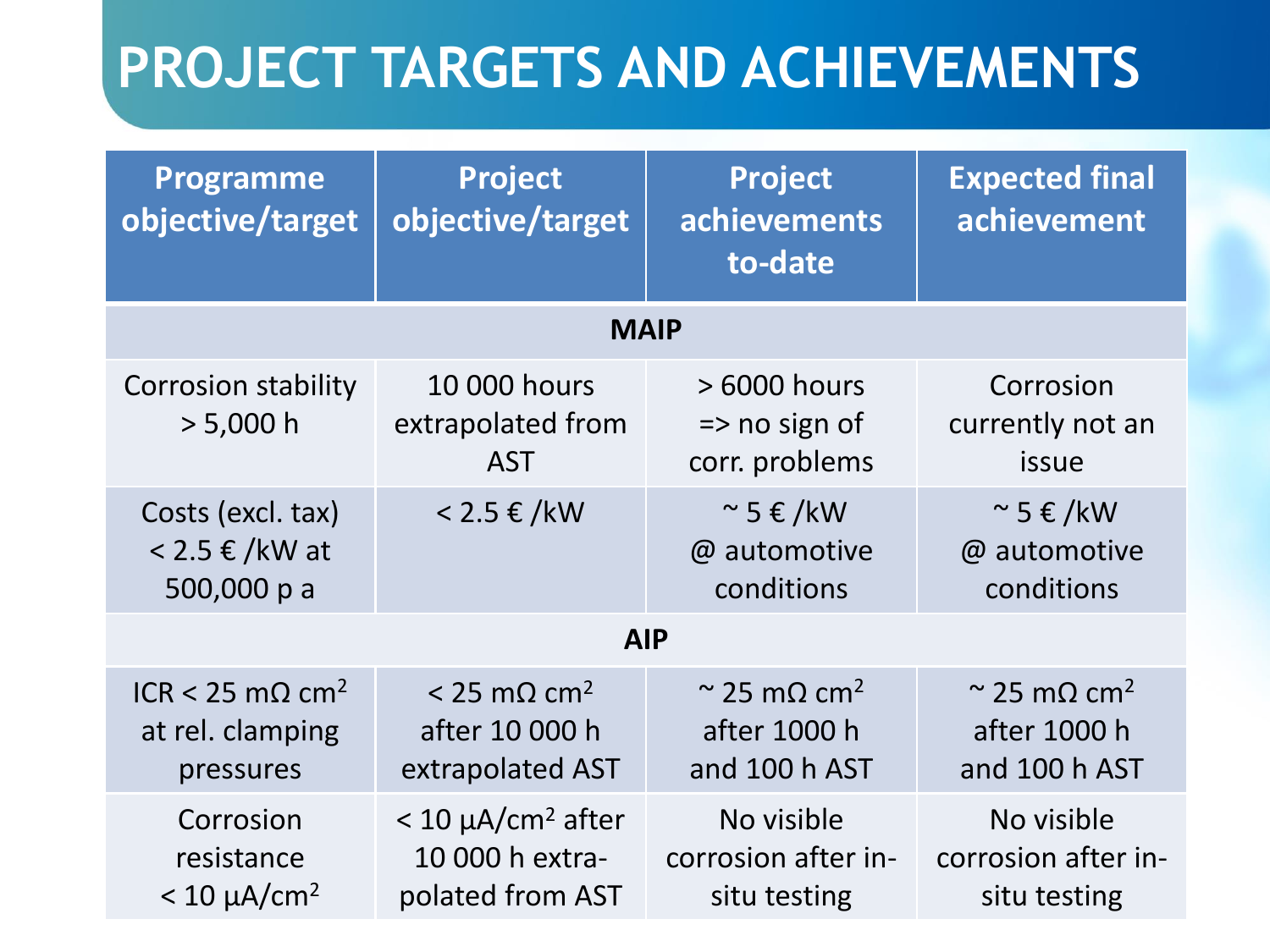# **PROJECT TARGETS AND ACHIEVEMENTS**

- Proven durability of PEMFC stack with metal BPPs
	- less than 10 µV/h and no sign of impact of corrosion products

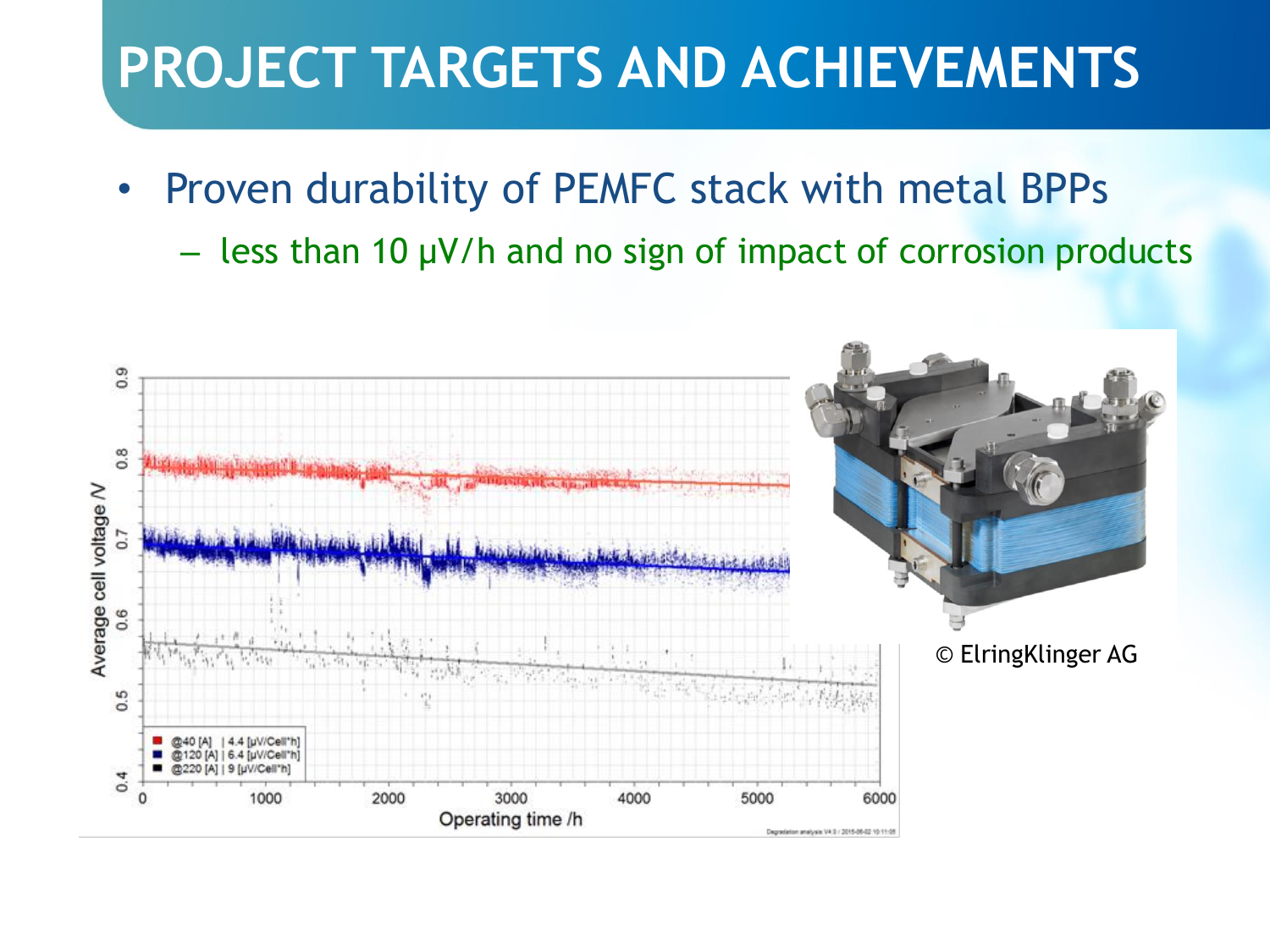# **PROJECT TARGETS AND ACHIEVEMENTS**

#### • Several potential good coating candidates



Specific ICR @ 166 N cm-2, before and after AST.

Improved understanding of test procedures and process parameters on coating and BPP properties



Photos from welding and stamping experiments © ElringKlinger AG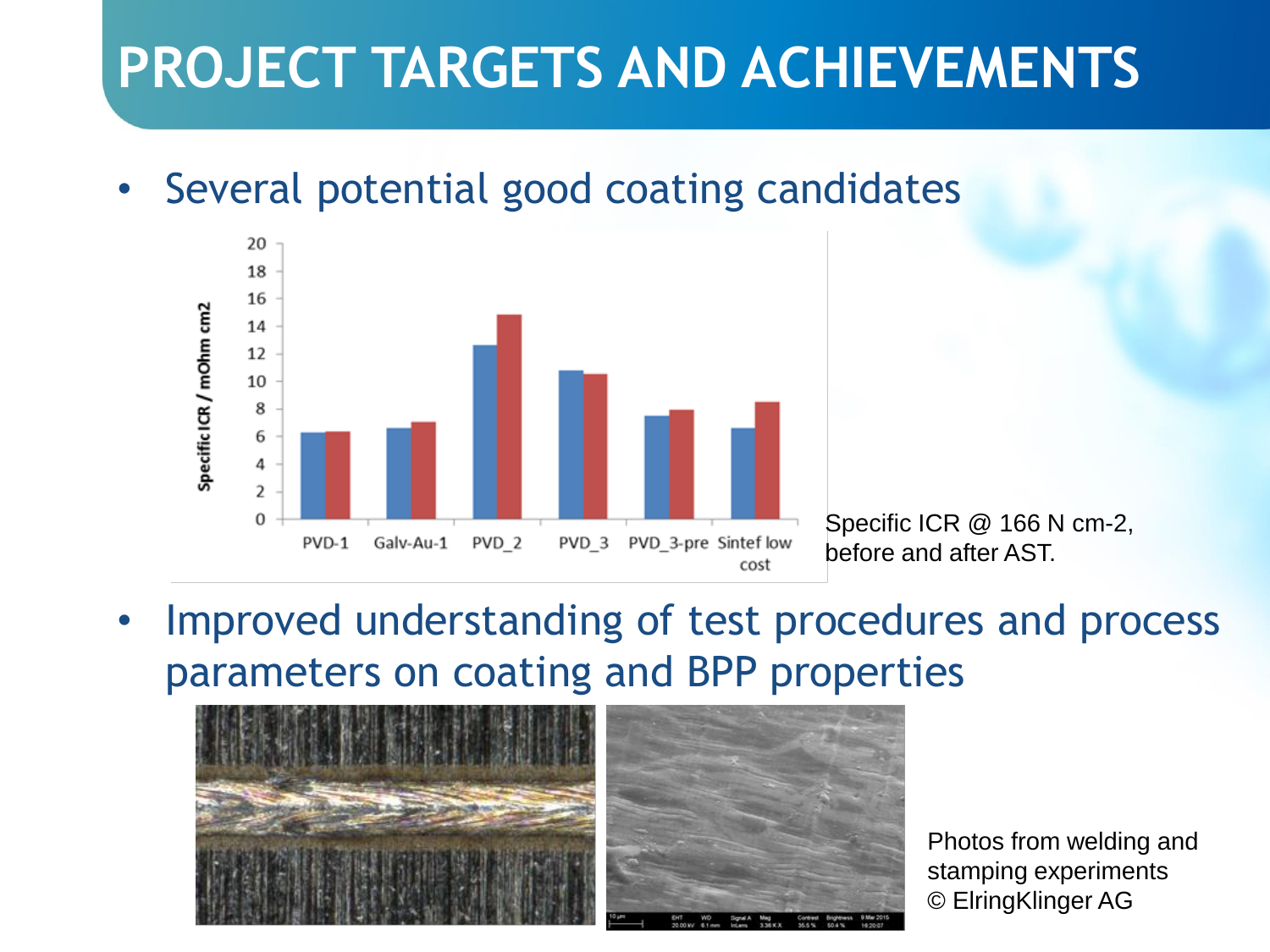### **RISKS AND MITIGATION**

- Cost target:  $\epsilon \in 2.5/kW$  at 500,000 pieces annually
- Cost projection of BPPs in a EK metal stack for automotive applications  $\sim$  5  $\epsilon$ /kW at high volumes
- Improvements on coating/material and BPP processing to reach the cost target are possible
- Next steps
	- Active area welding => requires less coating
	- Further develop low cost coating materials and processes

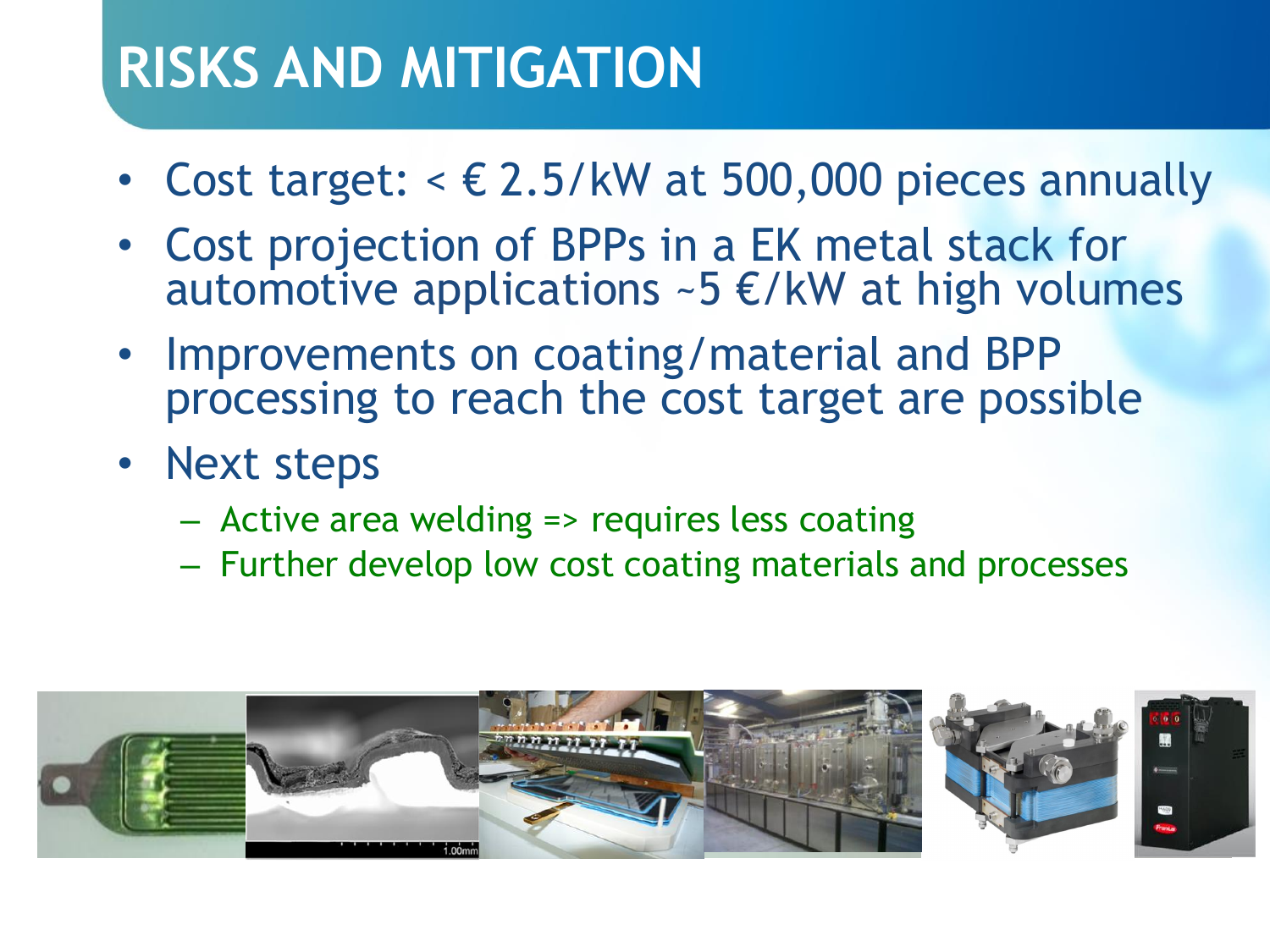### **SYNERGIES WITH OTHER PROJECTS AND INITIATIVES**

• The Research Council of Norway is funding SINTEF, so that its total funding is the same as in FP7 projects



The Research Council<br>of Norway

- STAMPEM builds on a range of previous EU/FCH JU projects the partners have been involved in
- Sharing experience and joint workshops with COBRA (other FCH JU PEM BPP project)
- Discussions with other relevant actors e.g. LANL (US) on metal BPPs in general and an open international BPP workshop was held in May 2015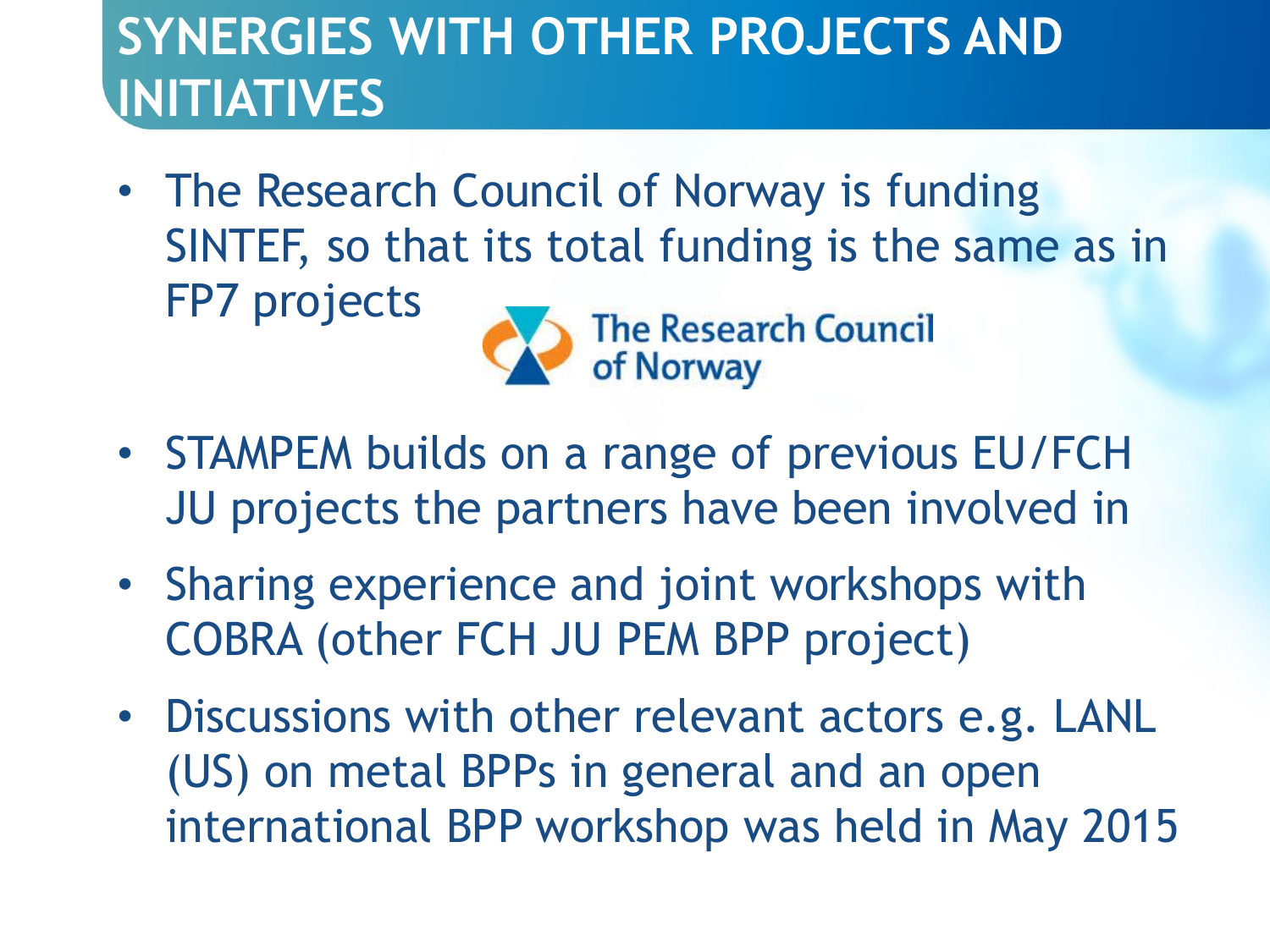# **HORIZONTAL ACTIVITIES**

- Master-, PhD students and Post docs were involved in the project, both at R&D and industry partners
- Contributed to further development of test protocols by applying, investigating and improving existing test protocols for BPP (ex-situ and AST)
- Dissemination activities, see next slide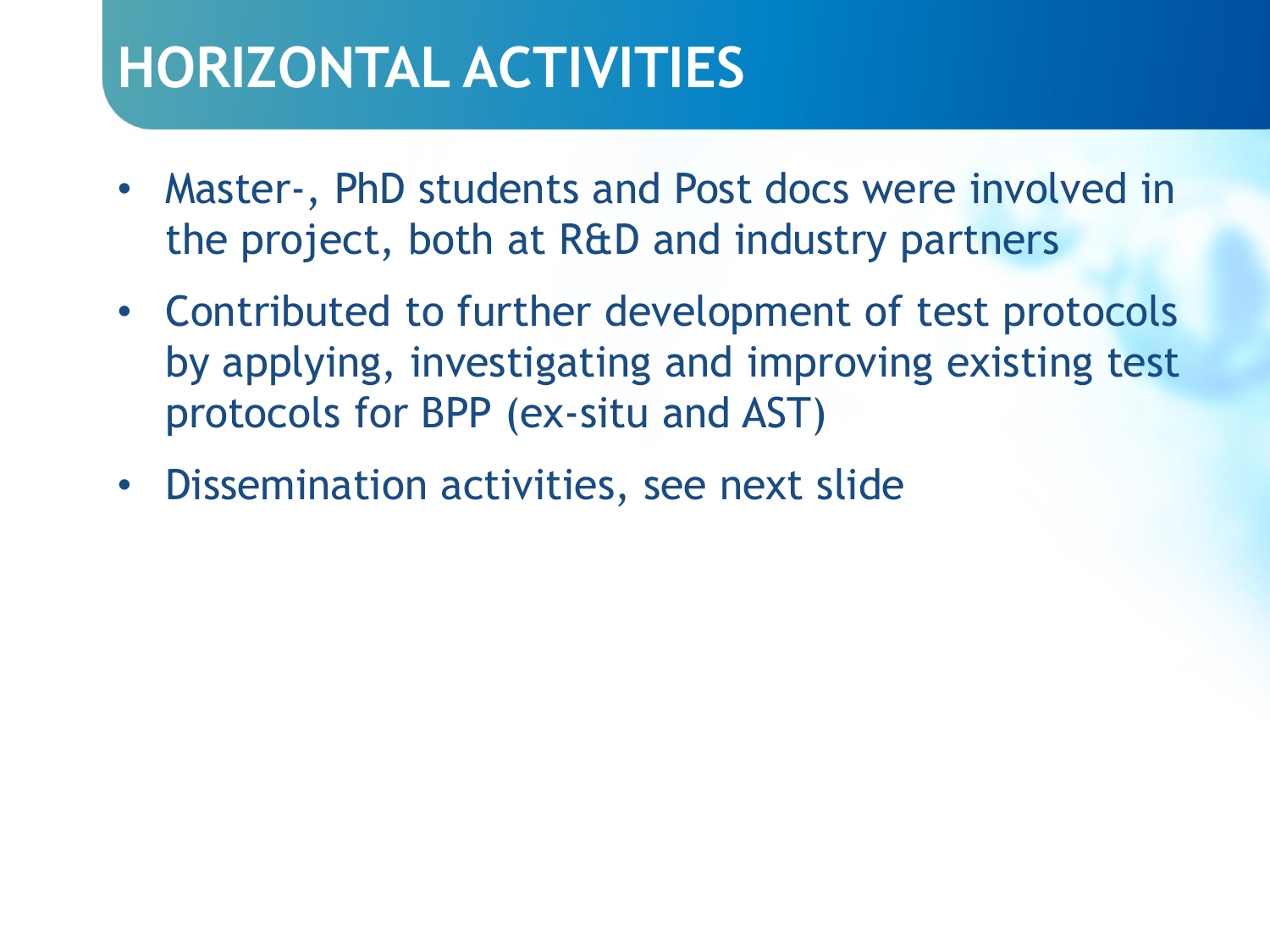# **DISSEMINATION ACTIVITIES**

- Conferences, workshops organised/attended by project
	- More than 20 presentations at conferences/workshops
	- Open, international PEM BPP workshop on May 20th 2015
- Publications, patents arising out of project and its results
	- Two articles published, three more in writing
	- Annual project flyers, public summary, workshop presentations and more available at the project web site